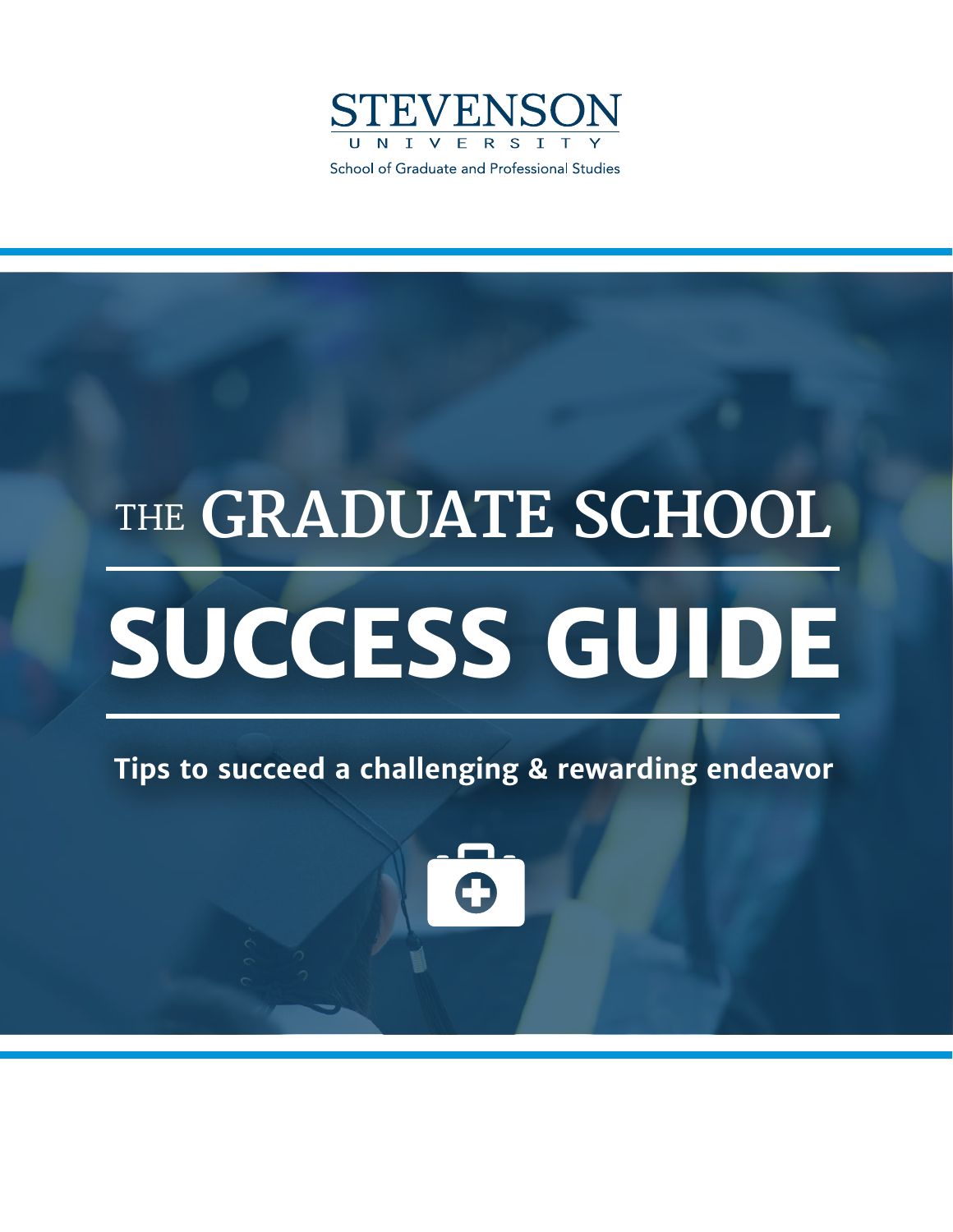

# **PURSUE IF YOU ARE DETERMINED**

- Know your ideal, precise career fit before committing time and money
- Determine whether a graduate degree is beneficial in your chosen field
- Research employment outlook for your field
- Weigh against other life aspects and be sure the timing is right

## **INVEST IN YOURSELF**

- Select a reputable program at an accredited university
- Identify companies you might want to work for, follow their developments, and start network outreach (follow on LinkedIn, etc.)
- Keep textbooks for future reference if they teach relevant and enduring principles
- Regularly make use of the university's career services

# **PLAN YOUR FINANCING**

- Explore whether an employer offers tuition reimbursement
- Student loan payments may remain on hold until you complete degree work
- Utilize the financial aid office
- Research and identify scholarship opportunities within or outside of the school

## **EXCEED EXPECTATIONS**

- Submit your papers to be published in credible journals or blogs
- Take advantage of office hours to pick your professor's brain
- Take on as many internships and research rotations as you can handle
- Read everything of value you can related to your field

## **THINK CRITICALLY AND OBJECTIVELY**

- Push your personal boundaries to achieve growth
- Attend key conferences or talks in your field

STEVENSON U N I V E R S I T School of Graduate and Professional Studies www.stevenson.edu